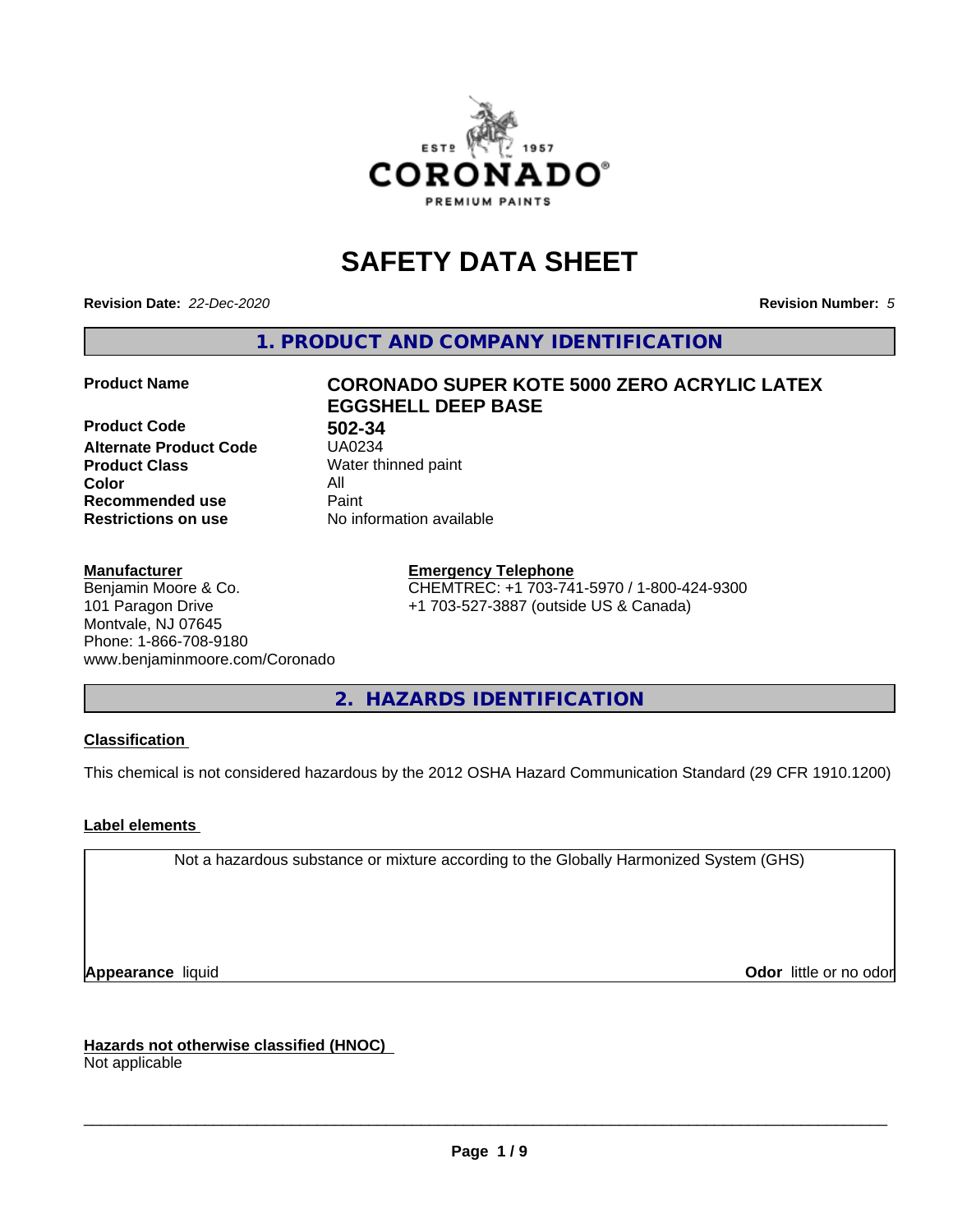#### **Other information**

No information available

 **WARNING:** This product contains isothiazolinone compounds at levels of <0.1%. These substances are biocides commonly found in most paints and a variety of personal care products as a preservative. Certain individuals may be sensitive or allergic to these substances, even at low levels.

\_\_\_\_\_\_\_\_\_\_\_\_\_\_\_\_\_\_\_\_\_\_\_\_\_\_\_\_\_\_\_\_\_\_\_\_\_\_\_\_\_\_\_\_\_\_\_\_\_\_\_\_\_\_\_\_\_\_\_\_\_\_\_\_\_\_\_\_\_\_\_\_\_\_\_\_\_\_\_\_\_\_\_\_\_\_\_\_\_\_\_\_\_

### **3. COMPOSITION INFORMATION ON COMPONENTS**

| <b>Chemical name</b>           | $\sim$ 11<br>$\neg$ $\wedge$<br>CAS No. | .<br>∵veight-"<br>-70 |
|--------------------------------|-----------------------------------------|-----------------------|
| imestone                       | $\sim$<br>1317<br>-65-                  | ററ<br>. .<br>∼<br>J   |
| Titanium<br><br>. .<br>dioxide | $\sim$<br>-<br>13462<br>-07-د           | $\overline{1}$<br>١υ  |

|                                                  | 4. FIRST AID MEASURES                                                                                    |
|--------------------------------------------------|----------------------------------------------------------------------------------------------------------|
| <b>General Advice</b>                            | No hazards which require special first aid measures.                                                     |
| <b>Eye Contact</b>                               | Rinse thoroughly with plenty of water for at least 15 minutes and consult a<br>physician.                |
| <b>Skin Contact</b>                              | Wash off immediately with soap and plenty of water while removing all<br>contaminated clothes and shoes. |
| <b>Inhalation</b>                                | Move to fresh air. If symptoms persist, call a physician.                                                |
| Ingestion                                        | Clean mouth with water and afterwards drink plenty of water. Consult a physician<br>if necessary.        |
| <b>Most Important</b><br><b>Symptoms/Effects</b> | None known.                                                                                              |
| <b>Notes To Physician</b>                        | Treat symptomatically.                                                                                   |
|                                                  | 5. FIRE-FIGHTING MEASURES                                                                                |

| <b>Suitable Extinguishing Media</b>                   | Use extinguishing measures that are appropriate to local<br>circumstances and the surrounding environment.                                   |
|-------------------------------------------------------|----------------------------------------------------------------------------------------------------------------------------------------------|
| Protective equipment and precautions for firefighters | As in any fire, wear self-contained breathing apparatus<br>pressure-demand, MSHA/NIOSH (approved or equivalent)<br>and full protective gear. |
| <b>Specific Hazards Arising From The Chemical</b>     | Closed containers may rupture if exposed to fire or<br>extreme heat.                                                                         |
| Sensitivity to mechanical impact                      | No.                                                                                                                                          |
| Sensitivity to static discharge                       | No.                                                                                                                                          |
| <b>Flash Point Data</b>                               |                                                                                                                                              |
|                                                       |                                                                                                                                              |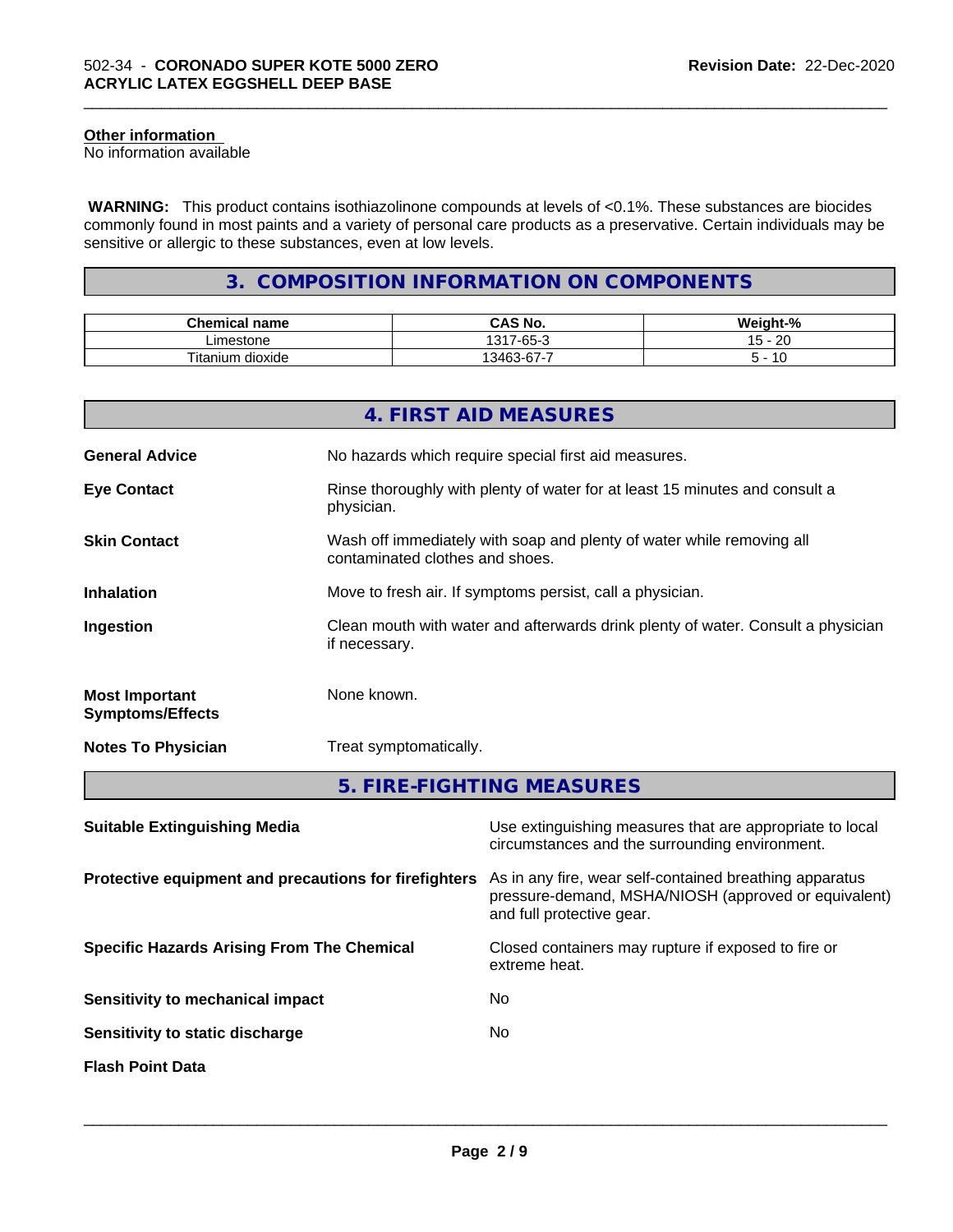| Flash point (°F)<br>Flash Point (°C)<br><b>Method</b>                |                 | Not applicable<br>Not applicable<br>Not applicable |                                |
|----------------------------------------------------------------------|-----------------|----------------------------------------------------|--------------------------------|
| <b>Flammability Limits In Air</b>                                    |                 |                                                    |                                |
| Lower flammability limit:<br><b>Upper flammability limit:</b>        |                 | Not applicable<br>Not applicable                   |                                |
| <b>NFPA</b><br>Health: 1                                             | Flammability: 0 | <b>Instability: 0</b>                              | <b>Special: Not Applicable</b> |
| <b>NFPA Legend</b><br>0 - Not Hazardous<br>$\overline{A}$ Clientable |                 |                                                    |                                |

\_\_\_\_\_\_\_\_\_\_\_\_\_\_\_\_\_\_\_\_\_\_\_\_\_\_\_\_\_\_\_\_\_\_\_\_\_\_\_\_\_\_\_\_\_\_\_\_\_\_\_\_\_\_\_\_\_\_\_\_\_\_\_\_\_\_\_\_\_\_\_\_\_\_\_\_\_\_\_\_\_\_\_\_\_\_\_\_\_\_\_\_\_

#### 1 - Slightly

- 2 Moderate
- 3 High
- 4 Severe

*The ratings assigned are only suggested ratings, the contractor/employer has ultimate responsibilities for NFPA ratings where this system is used.*

*Additional information regarding the NFPA rating system is available from the National Fire Protection Agency (NFPA) at www.nfpa.org.*

#### **6. ACCIDENTAL RELEASE MEASURES**

| <b>Personal Precautions</b>      | Avoid contact with skin, eyes and clothing. Ensure adequate ventilation.                                                                                                         |  |  |
|----------------------------------|----------------------------------------------------------------------------------------------------------------------------------------------------------------------------------|--|--|
| <b>Other Information</b>         | Prevent further leakage or spillage if safe to do so.                                                                                                                            |  |  |
| <b>Environmental precautions</b> | See Section 12 for additional Ecological Information.                                                                                                                            |  |  |
| <b>Methods for Cleaning Up</b>   | Soak up with inert absorbent material. Sweep up and shovel into suitable<br>containers for disposal.                                                                             |  |  |
|                                  | 7. HANDLING AND STORAGE                                                                                                                                                          |  |  |
| Handling                         | Avoid contact with skin, eyes and clothing. Avoid breathing vapors, spray mists or<br>sanding dust. In case of insufficient ventilation, wear suitable respiratory<br>equipment. |  |  |
| <b>Storage</b>                   | Keep container tightly closed. Keep out of the reach of children.                                                                                                                |  |  |
| <b>Incompatible Materials</b>    | No information available                                                                                                                                                         |  |  |

## **8. EXPOSURE CONTROLS/PERSONAL PROTECTION**

#### **Exposure Limits**

| <b>Chemical name</b> | <b>ACGIH TLV</b>         | <b>OSHA PEL</b>                    |
|----------------------|--------------------------|------------------------------------|
| Limestone            | N/E                      | · TWA<br>15 mg/m <sup>3</sup>      |
|                      |                          | <b>TWA</b><br>$5 \text{ ma/m}^3$ - |
| Titanium dioxide     | TWA: $10 \text{ ma/m}^3$ | <b>TWA</b><br>15 ma/m $^3$         |

#### **Legend**

ACGIH - American Conference of Governmental Industrial Hygienists Exposure Limits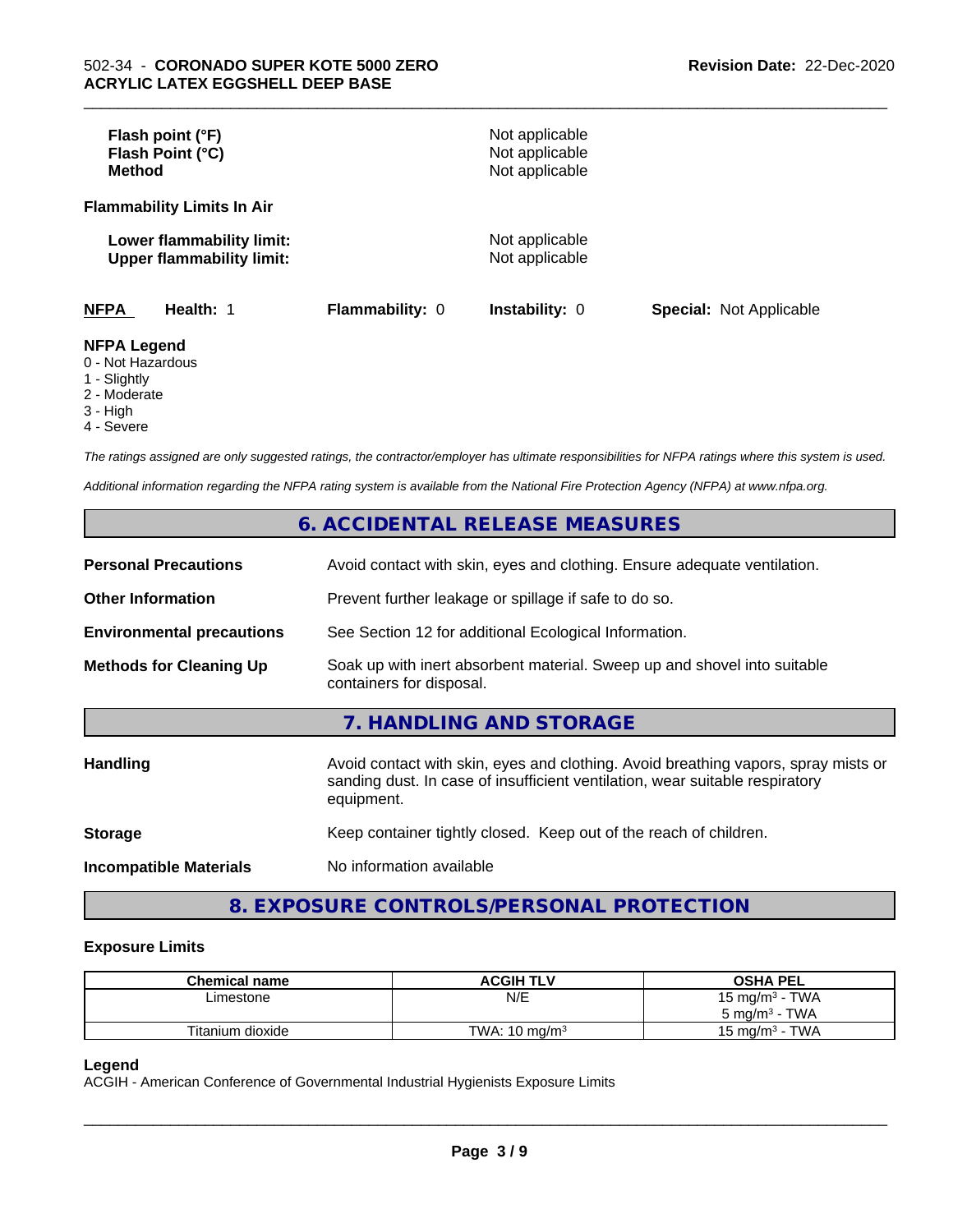OSHA - Occupational Safety & Health Administration Exposure Limits N/E - Not Established

| Ensure adequate ventilation, especially in confined areas.<br><b>Engineering Measures</b> |                                                                                                                                     |  |
|-------------------------------------------------------------------------------------------|-------------------------------------------------------------------------------------------------------------------------------------|--|
| <b>Personal Protective Equipment</b>                                                      |                                                                                                                                     |  |
| <b>Eye/Face Protection</b>                                                                | Safety glasses with side-shields.                                                                                                   |  |
| <b>Skin Protection</b>                                                                    | Protective gloves and impervious clothing.                                                                                          |  |
| <b>Respiratory Protection</b>                                                             | In case of insufficient ventilation wear suitable respiratory equipment.                                                            |  |
| <b>Hygiene Measures</b>                                                                   | Avoid contact with skin, eyes and clothing. Remove and wash contaminated<br>clothing before re-use. Wash thoroughly after handling. |  |

\_\_\_\_\_\_\_\_\_\_\_\_\_\_\_\_\_\_\_\_\_\_\_\_\_\_\_\_\_\_\_\_\_\_\_\_\_\_\_\_\_\_\_\_\_\_\_\_\_\_\_\_\_\_\_\_\_\_\_\_\_\_\_\_\_\_\_\_\_\_\_\_\_\_\_\_\_\_\_\_\_\_\_\_\_\_\_\_\_\_\_\_\_

#### **9. PHYSICAL AND CHEMICAL PROPERTIES**

| Appearance                           | liquid                   |
|--------------------------------------|--------------------------|
| Odor                                 | little or no odor        |
| <b>Odor Threshold</b>                | No information available |
| Density (Ibs/gal)                    | $10.15 - 10.25$          |
| <b>Specific Gravity</b>              | $1.22 - 1.24$            |
| pH                                   | No information available |
| <b>Viscosity (cps)</b>               | No information available |
| Solubility(ies)                      | No information available |
| <b>Water solubility</b>              | No information available |
| <b>Evaporation Rate</b>              | No information available |
| Vapor pressure                       | No information available |
| Vapor density                        | No information available |
| Wt. % Solids                         | 45 - 55                  |
| <b>Vol. % Solids</b>                 | $30 - 40$                |
| Wt. % Volatiles                      | $45 - 55$                |
| Vol. % Volatiles                     | $60 - 70$                |
| <b>VOC Regulatory Limit (g/L)</b>    | < 5                      |
| <b>Boiling Point (°F)</b>            | 212                      |
| <b>Boiling Point (°C)</b>            | 100                      |
| Freezing point (°F)                  | 32                       |
| <b>Freezing Point (°C)</b>           | 0                        |
| Flash point (°F)                     | Not applicable           |
| Flash Point (°C)                     | Not applicable           |
| <b>Method</b>                        | Not applicable           |
| <b>Flammability (solid, gas)</b>     | Not applicable           |
| <b>Upper flammability limit:</b>     | Not applicable           |
| Lower flammability limit:            | Not applicable           |
| <b>Autoignition Temperature (°F)</b> | No information available |
| <b>Autoignition Temperature (°C)</b> | No information available |
| Decomposition Temperature (°F)       | No information available |
| Decomposition Temperature (°C)       | No information available |
| <b>Partition coefficient</b>         | No information available |

## **10. STABILITY AND REACTIVITY**

**Reactivity Not Applicable** Not Applicable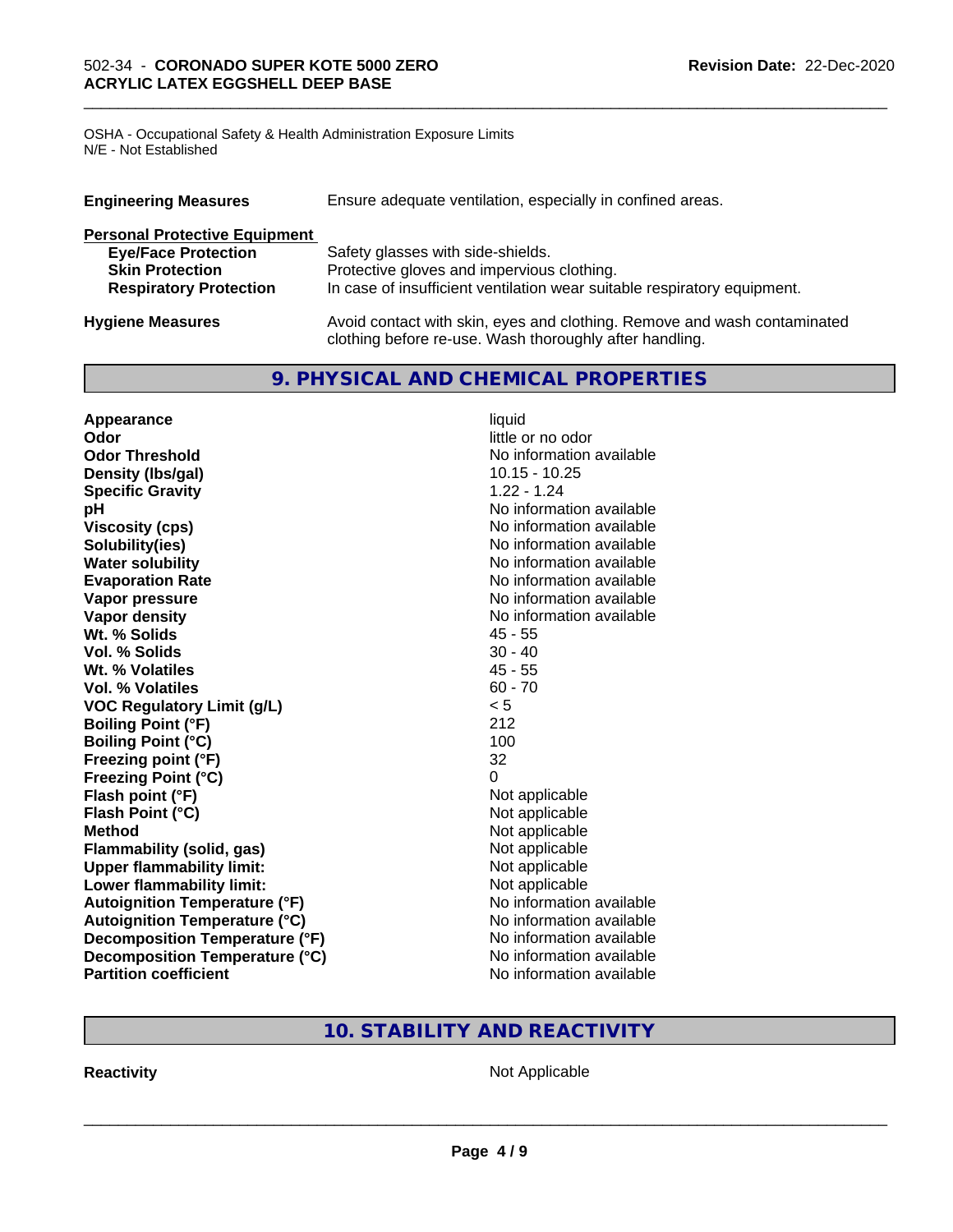| <b>Chemical Stability</b>               | Stable under normal conditions.          |
|-----------------------------------------|------------------------------------------|
| <b>Conditions to avoid</b>              | Prevent from freezing.                   |
| <b>Incompatible Materials</b>           | No materials to be especially mentioned. |
| <b>Hazardous Decomposition Products</b> | None under normal use.                   |
| Possibility of hazardous reactions      | None under normal conditions of use.     |

#### **11. TOXICOLOGICAL INFORMATION**

| Information on likely routes of exposure<br>Eye contact, skin contact and inhalation.<br>No information available<br>Symptoms related to the physical, chemical and toxicological characteristics<br>No information available<br>Delayed and immediate effects as well as chronic effects from short and long-term exposure<br>May cause slight irritation.<br>Substance may cause slight skin irritation. Prolonged or repeated contact may dry<br>skin and cause irritation.<br>May cause irritation of respiratory tract.<br>Ingestion may cause gastrointestinal irritation, nausea, vomiting and diarrhea.<br>No information available<br>No information available.<br>No information available.<br>No information available.<br>No information available.<br>No information available.<br>No information available.<br>No information available.<br>No information available.<br>No information available<br>The following values are calculated based on chapter 3.1 of the GHS document | <b>Product Information</b>            |  |
|-------------------------------------------------------------------------------------------------------------------------------------------------------------------------------------------------------------------------------------------------------------------------------------------------------------------------------------------------------------------------------------------------------------------------------------------------------------------------------------------------------------------------------------------------------------------------------------------------------------------------------------------------------------------------------------------------------------------------------------------------------------------------------------------------------------------------------------------------------------------------------------------------------------------------------------------------------------------------------------------------|---------------------------------------|--|
|                                                                                                                                                                                                                                                                                                                                                                                                                                                                                                                                                                                                                                                                                                                                                                                                                                                                                                                                                                                                 |                                       |  |
|                                                                                                                                                                                                                                                                                                                                                                                                                                                                                                                                                                                                                                                                                                                                                                                                                                                                                                                                                                                                 | <b>Principal Routes of Exposure</b>   |  |
|                                                                                                                                                                                                                                                                                                                                                                                                                                                                                                                                                                                                                                                                                                                                                                                                                                                                                                                                                                                                 | <b>Acute Toxicity</b>                 |  |
|                                                                                                                                                                                                                                                                                                                                                                                                                                                                                                                                                                                                                                                                                                                                                                                                                                                                                                                                                                                                 | <b>Product Information</b>            |  |
|                                                                                                                                                                                                                                                                                                                                                                                                                                                                                                                                                                                                                                                                                                                                                                                                                                                                                                                                                                                                 |                                       |  |
|                                                                                                                                                                                                                                                                                                                                                                                                                                                                                                                                                                                                                                                                                                                                                                                                                                                                                                                                                                                                 | <b>Symptoms</b>                       |  |
|                                                                                                                                                                                                                                                                                                                                                                                                                                                                                                                                                                                                                                                                                                                                                                                                                                                                                                                                                                                                 |                                       |  |
|                                                                                                                                                                                                                                                                                                                                                                                                                                                                                                                                                                                                                                                                                                                                                                                                                                                                                                                                                                                                 | Eye contact                           |  |
|                                                                                                                                                                                                                                                                                                                                                                                                                                                                                                                                                                                                                                                                                                                                                                                                                                                                                                                                                                                                 | <b>Skin contact</b>                   |  |
|                                                                                                                                                                                                                                                                                                                                                                                                                                                                                                                                                                                                                                                                                                                                                                                                                                                                                                                                                                                                 | <b>Inhalation</b>                     |  |
|                                                                                                                                                                                                                                                                                                                                                                                                                                                                                                                                                                                                                                                                                                                                                                                                                                                                                                                                                                                                 | Ingestion                             |  |
|                                                                                                                                                                                                                                                                                                                                                                                                                                                                                                                                                                                                                                                                                                                                                                                                                                                                                                                                                                                                 | <b>Sensitization</b>                  |  |
|                                                                                                                                                                                                                                                                                                                                                                                                                                                                                                                                                                                                                                                                                                                                                                                                                                                                                                                                                                                                 | <b>Neurological Effects</b>           |  |
|                                                                                                                                                                                                                                                                                                                                                                                                                                                                                                                                                                                                                                                                                                                                                                                                                                                                                                                                                                                                 | <b>Mutagenic Effects</b>              |  |
|                                                                                                                                                                                                                                                                                                                                                                                                                                                                                                                                                                                                                                                                                                                                                                                                                                                                                                                                                                                                 | <b>Reproductive Effects</b>           |  |
|                                                                                                                                                                                                                                                                                                                                                                                                                                                                                                                                                                                                                                                                                                                                                                                                                                                                                                                                                                                                 | <b>Developmental Effects</b>          |  |
|                                                                                                                                                                                                                                                                                                                                                                                                                                                                                                                                                                                                                                                                                                                                                                                                                                                                                                                                                                                                 | <b>Target organ effects</b>           |  |
|                                                                                                                                                                                                                                                                                                                                                                                                                                                                                                                                                                                                                                                                                                                                                                                                                                                                                                                                                                                                 | <b>STOT - single exposure</b>         |  |
|                                                                                                                                                                                                                                                                                                                                                                                                                                                                                                                                                                                                                                                                                                                                                                                                                                                                                                                                                                                                 | <b>STOT - repeated exposure</b>       |  |
|                                                                                                                                                                                                                                                                                                                                                                                                                                                                                                                                                                                                                                                                                                                                                                                                                                                                                                                                                                                                 | Other adverse effects                 |  |
|                                                                                                                                                                                                                                                                                                                                                                                                                                                                                                                                                                                                                                                                                                                                                                                                                                                                                                                                                                                                 | <b>Aspiration Hazard</b>              |  |
|                                                                                                                                                                                                                                                                                                                                                                                                                                                                                                                                                                                                                                                                                                                                                                                                                                                                                                                                                                                                 | <b>Numerical measures of toxicity</b> |  |
|                                                                                                                                                                                                                                                                                                                                                                                                                                                                                                                                                                                                                                                                                                                                                                                                                                                                                                                                                                                                 |                                       |  |

**ATEmix (oral)** 179743 mg/kg

#### **Component Information**

| nhon<br>hemical name<br>. | LD50<br>Dral          | DEC<br>Dermal<br>-רים | LC <sub>50</sub><br>innalation |
|---------------------------|-----------------------|-----------------------|--------------------------------|
| ⊧ dioxide<br>litanium     | 10000<br>Rat<br>ma/ka |                       |                                |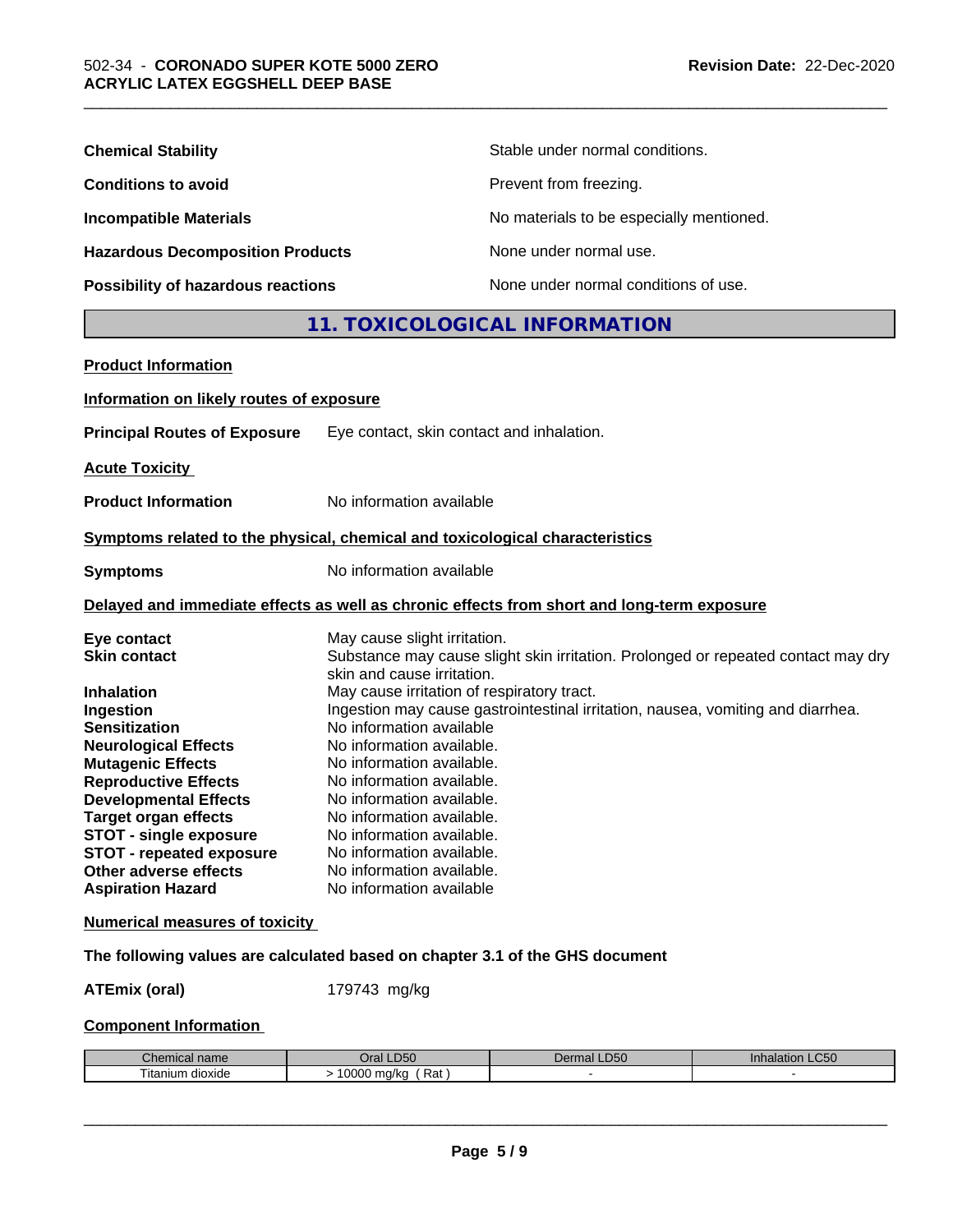#### 502-34 - **CORONADO SUPER KOTE 5000 ZERO ACRYLIC LATEX EGGSHELL DEEP BASE**

| ィハレ |  |  |
|-----|--|--|

\_\_\_\_\_\_\_\_\_\_\_\_\_\_\_\_\_\_\_\_\_\_\_\_\_\_\_\_\_\_\_\_\_\_\_\_\_\_\_\_\_\_\_\_\_\_\_\_\_\_\_\_\_\_\_\_\_\_\_\_\_\_\_\_\_\_\_\_\_\_\_\_\_\_\_\_\_\_\_\_\_\_\_\_\_\_\_\_\_\_\_\_\_

#### **Chronic Toxicity**

#### **Carcinogenicity**

*The information below indicateswhether each agency has listed any ingredient as a carcinogen:.*

| <b>Chemical name</b>             | <b>IARC</b>                      | <b>NTP</b> | OSHA   |
|----------------------------------|----------------------------------|------------|--------|
|                                  | . .<br>2B<br>: Human<br>Possible |            | Listed |
| .<br>, dioxide<br><b>itanium</b> | Carcinoɑen                       |            |        |

• Although IARC has classified titanium dioxide as possibly carcinogenic to humans (2B), their summary concludes: "No significant exposure to titanium dioxide is thought to occur during the use of products in which titanium dioxide is bound to other materials, such as paint."

#### **Legend**

IARC - International Agency for Research on Cancer NTP - National Toxicity Program OSHA - Occupational Safety & Health Administration

**12. ECOLOGICAL INFORMATION**

#### **Ecotoxicity Effects**

The environmental impact of this product has not been fully investigated.

#### **Product Information**

#### **Acute Toxicity to Fish**

No information available

#### **Acute Toxicity to Aquatic Invertebrates**

No information available

#### **Acute Toxicity to Aquatic Plants**

No information available

#### **Persistence / Degradability**

No information available.

#### **Bioaccumulation**

There is no data for this product.

#### **Mobility in Environmental Media**

No information available.

#### **Ozone**

No information available

#### **Component Information**

#### **Acute Toxicity to Fish**

Titanium dioxide  $LC50:$  > 1000 mg/L (Fathead Minnow - 96 hr.)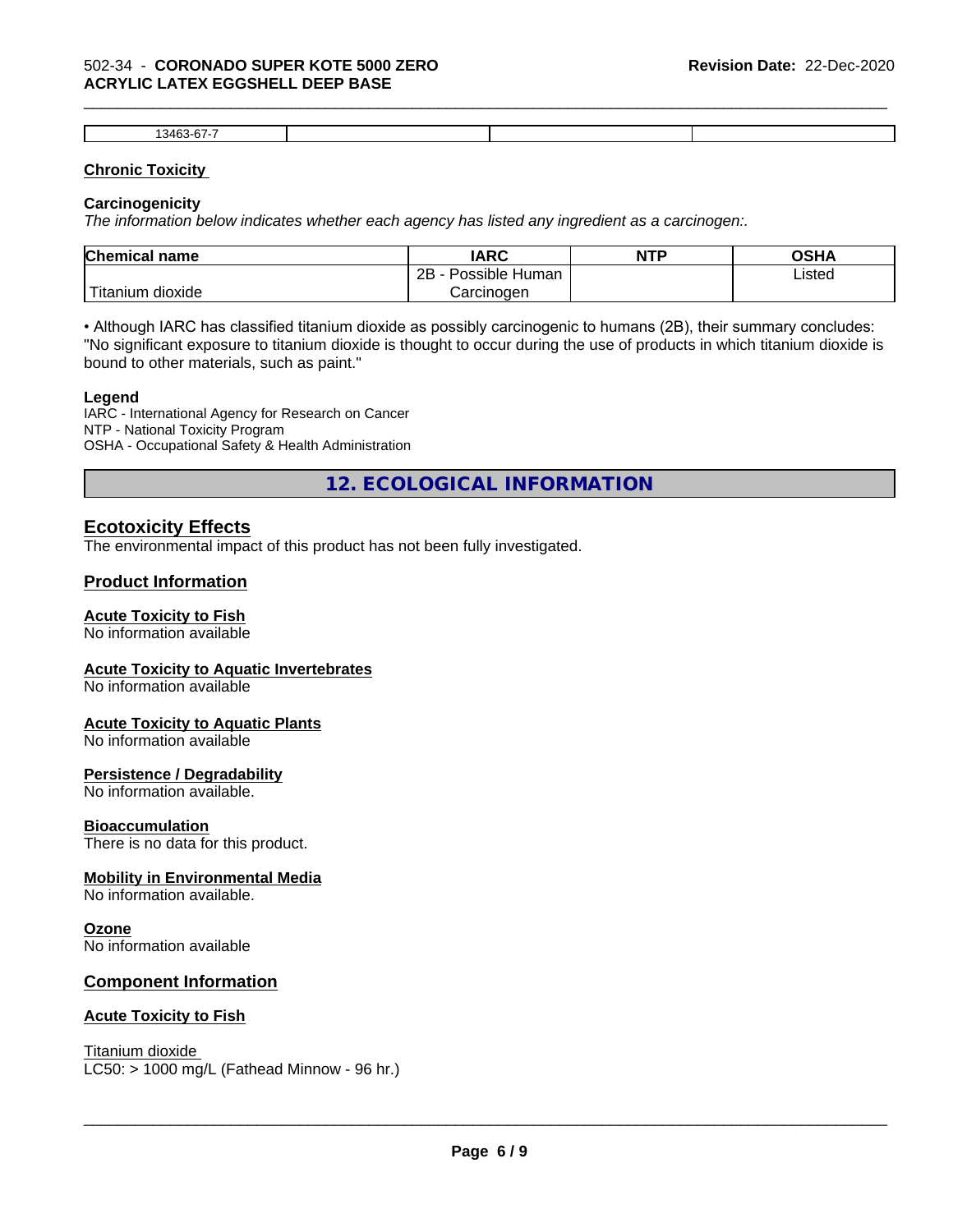#### **Acute Toxicity to Aquatic Invertebrates**

No information available

#### **Acute Toxicity to Aquatic Plants**

No information available

|                              | 13. DISPOSAL CONSIDERATIONS                                                                                                                                                                                               |
|------------------------------|---------------------------------------------------------------------------------------------------------------------------------------------------------------------------------------------------------------------------|
| <b>Waste Disposal Method</b> | Dispose of in accordance with federal, state, and local regulations. Local<br>requirements may vary, consult your sanitation department or state-designated<br>environmental protection agency for more disposal options. |
|                              | 14. TRANSPORT INFORMATION                                                                                                                                                                                                 |
| <b>DOT</b>                   | Not regulated                                                                                                                                                                                                             |
| <b>ICAO/IATA</b>             | Not regulated                                                                                                                                                                                                             |
| <b>IMDG/IMO</b>              | Not regulated                                                                                                                                                                                                             |
|                              | <b>15. REGULATORY INFORMATION</b>                                                                                                                                                                                         |

\_\_\_\_\_\_\_\_\_\_\_\_\_\_\_\_\_\_\_\_\_\_\_\_\_\_\_\_\_\_\_\_\_\_\_\_\_\_\_\_\_\_\_\_\_\_\_\_\_\_\_\_\_\_\_\_\_\_\_\_\_\_\_\_\_\_\_\_\_\_\_\_\_\_\_\_\_\_\_\_\_\_\_\_\_\_\_\_\_\_\_\_\_

#### **International Inventories**

| <b>TSCA: United States</b> | Yes - All components are listed or exempt. |
|----------------------------|--------------------------------------------|
| <b>DSL: Canada</b>         | Yes - All components are listed or exempt. |

#### **Federal Regulations**

#### **SARA 311/312 hazardous categorization**

| No |
|----|
| Nο |
| No |
| Nο |
| N٥ |
|    |

#### **SARA 313**

Section 313 of Title III of the Superfund Amendments and Reauthorization Act of 1986 (SARA). This product contains a chemical or chemicals which are subject to the reporting requirements of the Act and Title 40 of the Code of Federal Regulations, Part 372:

*None*

#### **Clean Air Act,Section 112 Hazardous Air Pollutants (HAPs) (see 40 CFR 61)**

This product contains the following HAPs: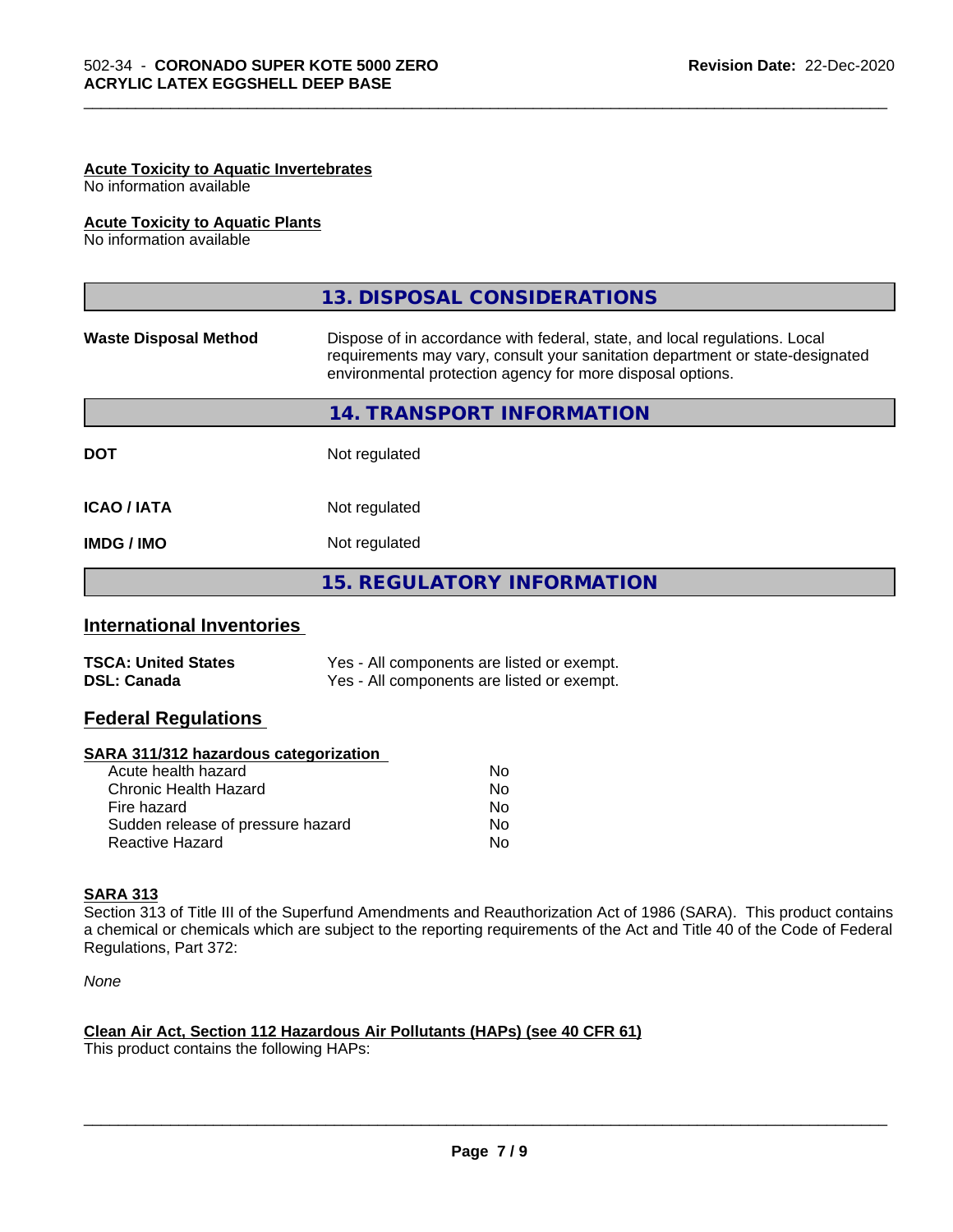*None*

#### **US State Regulations**

#### **California Proposition 65**

**AN** WARNING: Cancer and Reproductive Harm– www.P65warnings.ca.gov

#### **State Right-to-Know**

| <b>Chemical</b><br>name                   | .<br><b>IVIC</b><br>นบเนวษแอ | <b>Jerse</b> v<br>Nev | าnsvlvania |
|-------------------------------------------|------------------------------|-----------------------|------------|
| estone<br>.ımes                           |                              |                       |            |
| $\cdots$<br>--<br>dioxide<br>ιm<br>itanit |                              |                       |            |

\_\_\_\_\_\_\_\_\_\_\_\_\_\_\_\_\_\_\_\_\_\_\_\_\_\_\_\_\_\_\_\_\_\_\_\_\_\_\_\_\_\_\_\_\_\_\_\_\_\_\_\_\_\_\_\_\_\_\_\_\_\_\_\_\_\_\_\_\_\_\_\_\_\_\_\_\_\_\_\_\_\_\_\_\_\_\_\_\_\_\_\_\_

#### **Legend**

X - Listed

| <b>16. OTHER INFORMATION</b>                                                                                                                          |                                                    |                                                                            |                      |                                                                                                                                               |
|-------------------------------------------------------------------------------------------------------------------------------------------------------|----------------------------------------------------|----------------------------------------------------------------------------|----------------------|-----------------------------------------------------------------------------------------------------------------------------------------------|
| HMIS -                                                                                                                                                | Health: 1                                          | <b>Flammability: 0</b>                                                     | <b>Reactivity: 0</b> | $PPE: -$                                                                                                                                      |
| <b>HMIS Legend</b><br>0 - Minimal Hazard<br>1 - Slight Hazard<br>2 - Moderate Hazard<br>3 - Serious Hazard<br>4 - Severe Hazard<br>* - Chronic Hazard | present under the actual normal conditions of use. | X - Consult your supervisor or S.O.P. for "Special" handling instructions. |                      | Note: The PPE rating has intentionally been left blank. Choose appropriate PPE that will protect employees from the hazards the material will |

*Caution: HMISÒ ratings are based on a 0-4 rating scale, with 0 representing minimal hazards or risks, and 4 representing significant hazards or risks. Although HMISÒ ratings are not required on MSDSs under 29 CFR 1910.1200, the preparer, has chosen to provide them. HMISÒ ratings are to be used only in conjunction with a fully implemented HMISÒ program by workers who have received appropriate HMISÒ training. HMISÒ is a registered trade and service mark of the NPCA. HMISÒ materials may be purchased exclusively from J. J. Keller (800) 327-6868.*

 **WARNING!** If you scrape, sand, or remove old paint, you may release lead dust. LEAD IS TOXIC. EXPOSURE TO LEAD DUST CAN CAUSE SERIOUS ILLNESS, SUCH AS BRAIN DAMAGE, ESPECIALLY IN CHILDREN. PREGNANT WOMEN SHOULD ALSO AVOID EXPOSURE. Wear a NIOSH approved respirator to control lead exposure. Clean up carefully with a HEPA vacuum and a wet mop. Before you start, find out how to protect yourself and your family by contacting the National Lead Information Hotline at 1-800-424-LEAD or log on to www.epa.gov/lead.

**Prepared By** Product Stewardship Department Benjamin Moore & Co. 101 Paragon Drive Montvale, NJ 07645 800-225-5554